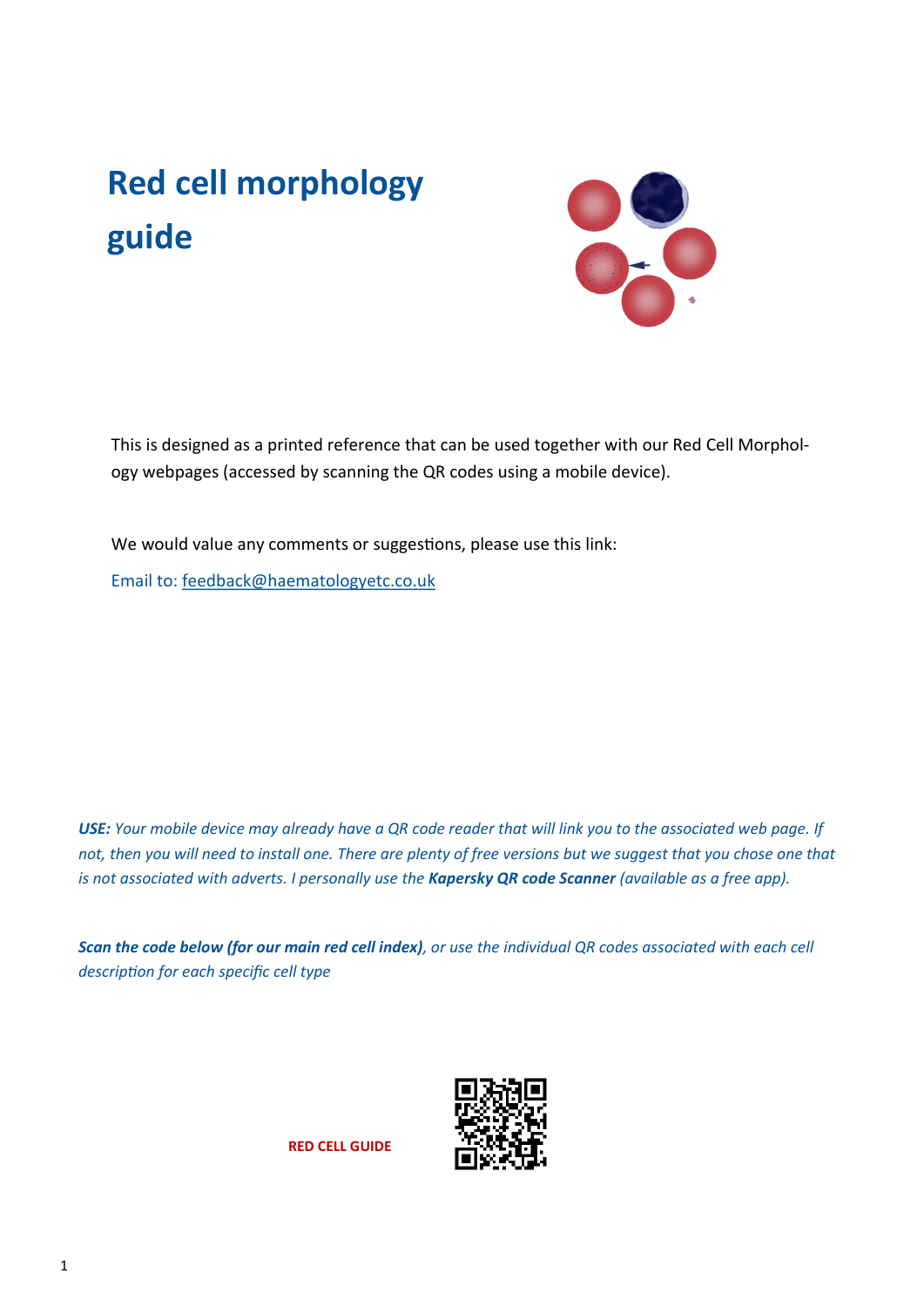# **Cells with altered maturation, size or haemoglobin content**

Red cells with these characteristics are frequently encountered in the laboratory. None indicates a single specific diagnosis and diagnosis often requires consideration of additional features:

**Polychromatic cells:** look for the blue tinge of the cytoplasm, often also increased size



*These are cells released into blood at early stages of maturation and are normal blood constituents. When numbers are increased a cause should be sought. Consider causes such as a reaction to red cell destruction or bone marrow infiltration: other features of the blood film are important.* 



## **Nucleated red cells:** nucleated cells cytoplasm resembles red cells (with variable blue tinge)



*These may sometimes circulate in reactive states, but their presence in blood is significant. Context is very important - look particularly for signs of reduced red cell survival or of bone marrow infiltration. Very early forms with basophilic cytoplasm may be a challenge to recognise.*



#### **Microcytes**: Recognised by their reduced size (smaller than the nucleus of a small lymphocyte)



*Microcytic cells are generally also hypochromic and in clinical practice they almost always indicate either iron deficiency or thalassaemia (although rare causes are recognised). It is often not possible to distinguish between these causes in mild cases although there are morphological clues.*



**Macrocytes**: Recognised by their increased size (larger than the nucleus of a small lymphocyte)



*Macrocytes are a diagnostically challenging group arising in a range of conditions (including nutritional, metabolic, inherited or neoplastic causes). The degree of macrocytosis can be a valuable indicator as very large forms have a limited range of causes - consider also the context.*

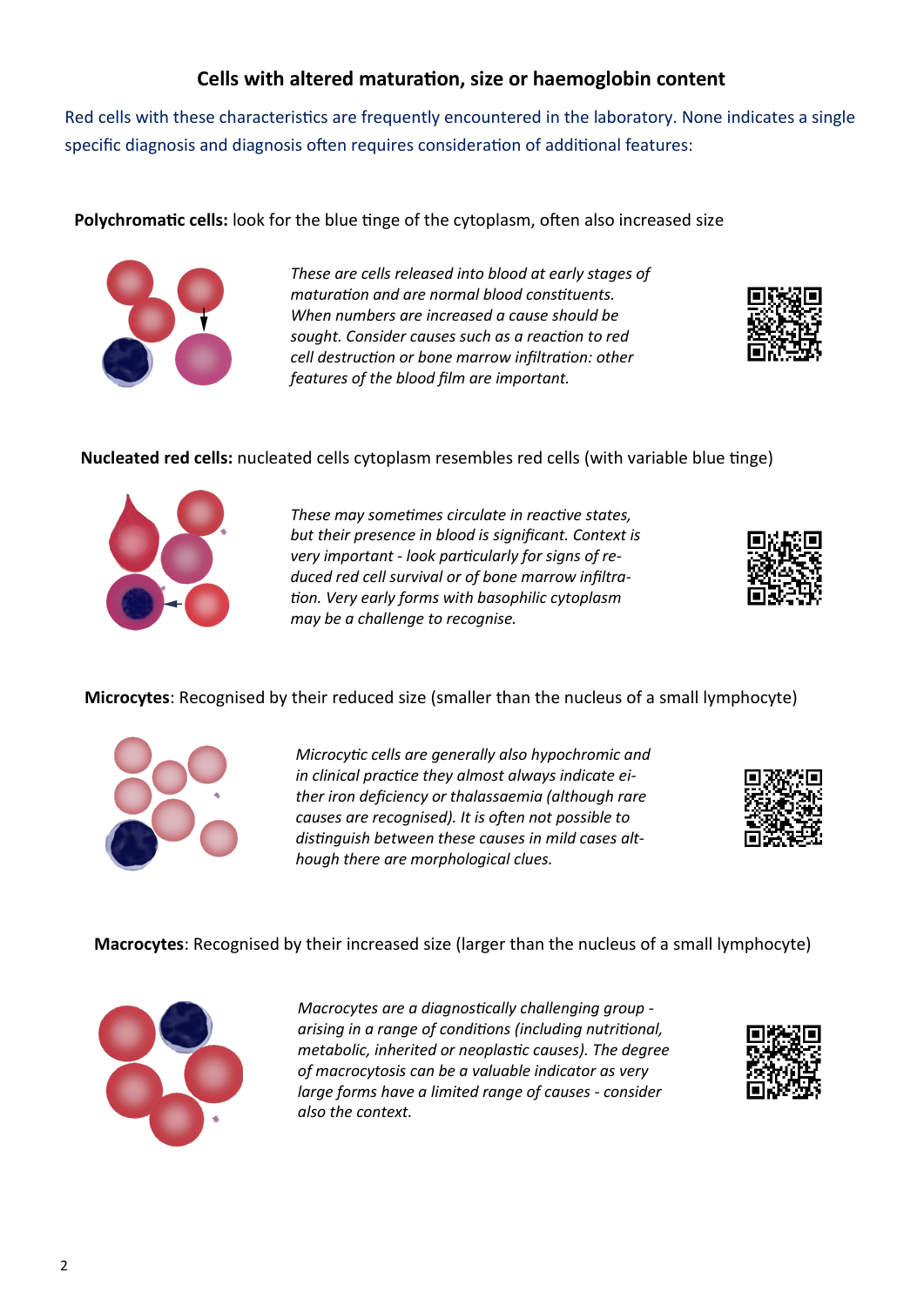## **Abnormal cells with regular shape**

Cells with abnormal, but regular, form arise as a result of congenital or acquired defects affecting the cell membrane, (the exception being pencil cells that arise in iron deficiency). The causative disorders range from the trivial to the very serious - cause should always be carefully considered.

**Spherocytes**: round dense cells with diminished or absent central pallor, reduced size



*Effectively, loss of membrane turns the normal biconcave disc form progressively to a sphere—when flattened this appears smaller, but dense and circular (intermediate forms may also be seen). Membrane instability may be inherited, or acquired - most usually from antibody-mediated damage.*

**Ovalocytes**: Slight elongation, giving an ovoid shape (length less than twice the diameter)



*Cells with a slightly elongated form are often encountered as part of the spectrum of disorders such as hereditary ellitocytosis. The most important causes being either the macrocytic ovalocytes of megaloblastic anaemias, or the oval stomatocytes of South East Asian ovalocytosis. A careful look at associated features will generally allow recognition.*

**Elliptocytes**: substantially elongated cells forming an ellipse (length more than twice the diameter)



*Elliptocytes are a common finding in many conditions as part of a spectrum of abnormalities. However, when they are the dominant or sole abnormal form then they usually arise from an inherited membrane defect - hereditary elliptocytosis.*

**Microspherocyte**: very small spherocytes, some may have central pallor



*Combined membrane and content loss arises from cytoskeletal instability in: severe membrane disorders, heat damage, or specific toxins. The result is very small round erythrocyte fragments many of which lack any central pallor.*

**Pencil cell**: usually formed in iron deficiency these are pale and very elongated cells



*Very long (length generally more than four times the diameter) and typically hypochromic. These cells arise most frequently in iron deficiency.*









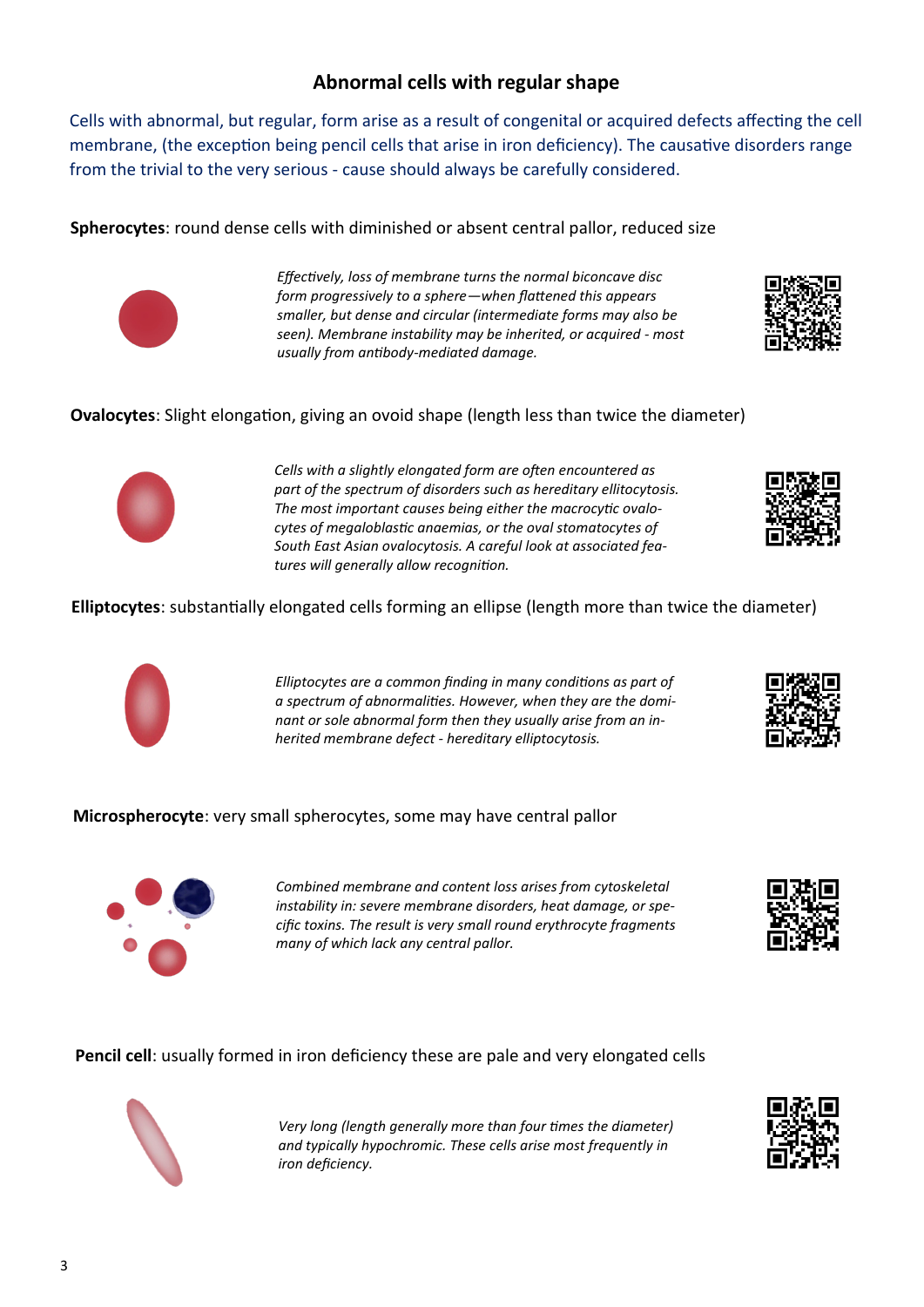# **Abnormal cells with irregular shape**

Irregular cells do not circulate in significant number in normal individuals so imply an abnormal process – there is not always a single possibility so it is important to consider their form and context.

**Irregularly contracted cells:** dense cells with irregular outline and patchy haemoglobin distribution



*This appearance most frequently reflects damaged or denatured haemoglobin. They most frequently arise in haemoglobinopathy or oxidative damage.*



## **Tear drop cells:** an otherwise intact red cell but shaped like a drop of water *(also known as dacrocyte)*



*These cells indicate a "packed marrow environment" which may arise from infiltration, but also hyperplasia (for example in thalassaemia).*

**Sickle cells:** elongated cells, typical forms are curved with sharp ends



*Often accompanied by intermediate forms. Sickle cells are specific either for typical sickle disease or its variant forms.*

**Boat-shaped cells**: appear like a canoe viewed from above *(sometimes known as "kissing lips" cell)*



*Straight with sharp ends and usually some central pallor, less narrow than sickle cells. Causes are similar to sickle cells although the appearance is less specific*



**SC-poikilocytes:** dense cells and generally elongated with branched protruding areas.



*These are seen in HbSC disease.*

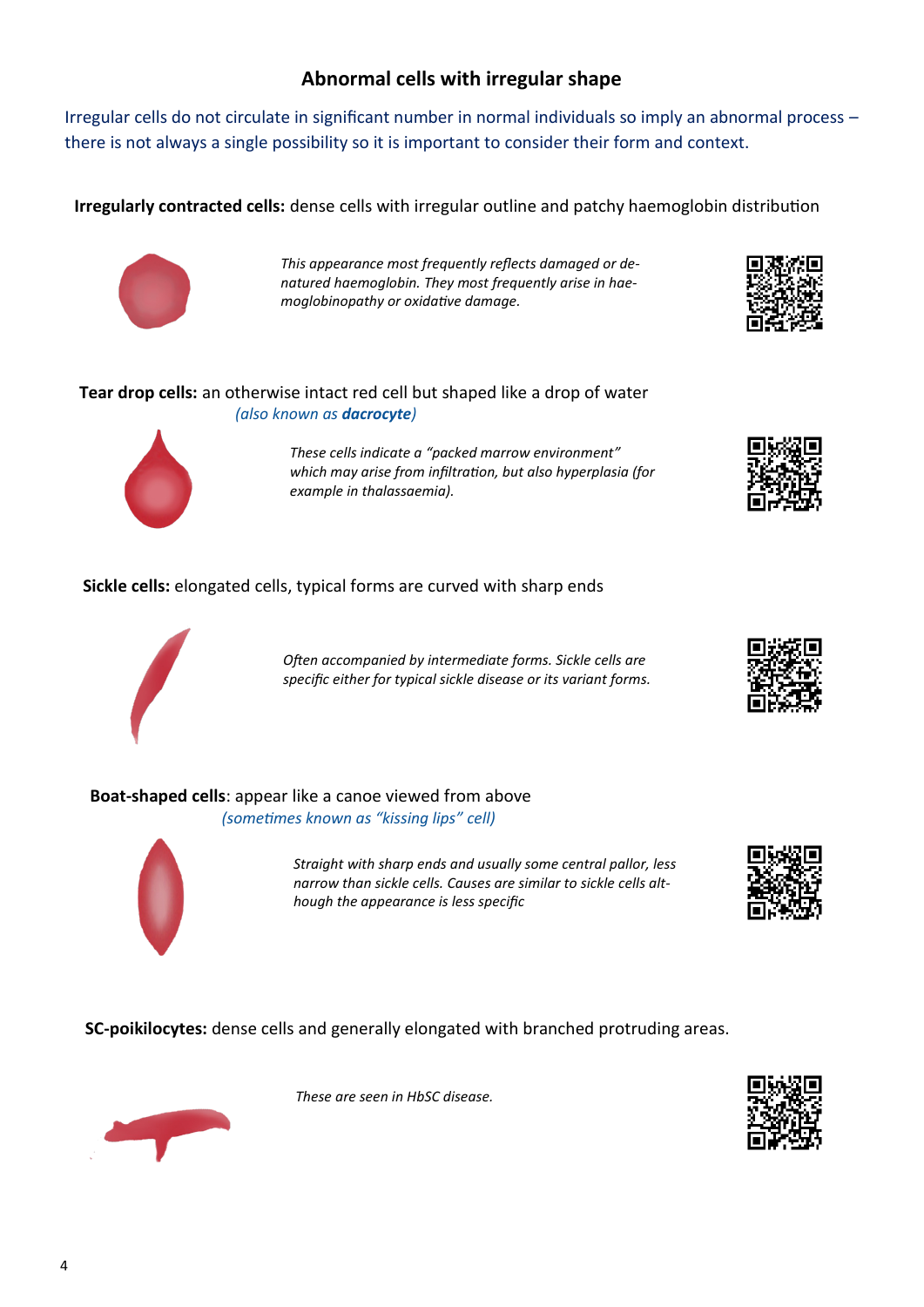# **Abnormal cells with projections**

These are cells affected by extrinsic disease, this is primarily physical in the case of fragments or keratocytes, and metabolic in the case of the spiculated cells (echinocytes and acanthocytes). The number of abnormal forms is generally important for these cell types.

**Sharp or blunt fragments**: small damaged parts of red cells may have rounded or sharp ends *(also known as schistocytes)* 



*Rounded or sharp ended fragments arise by different processes. Although there is an overlap, sharp fragments tend to form from fibrin-induced damage ("slicing"), blunt fragments more often arise from abnormal fragile red cells.* 



## **Keratocytes**: two (or occasionally more) projections surrounding a depression—said to resemble horns *(also known as bite cells, horned cells or helmet cells)*



*This cell reflects mechanical damage by fibrin, with the horned area representing a "burst vacuole" as the cells seals itself after traumatic slicing (the same process as sharp fragmentation). A second mechanism is the removal of Heinz bodies after removal of damaged haemoglobin.*



## **Acanthocytes**: long, sharp or bulbous projections irregularly spaced over the erythrocyte surface *(also known as spur cells or sputnik cells)*



*These cells arise from expanded lipid in the outer membrane, either when plasma lipids are disturbed (liver disease or abetalipoproteinemia), or in aging cells post-splenectomy (smaller numbers)*



## **Echinocytes**: frequent, short and generally blunt projections, numerous and evenly spaced (also known as **burr cells**)



*These cells generally reflect a cell change caused by electrolyte disturbace—arising as artefact (water on film), extrinsic disease such as renal failure, or cell exhaustion and pump failure - cell ageing or metabolic abnormaility*

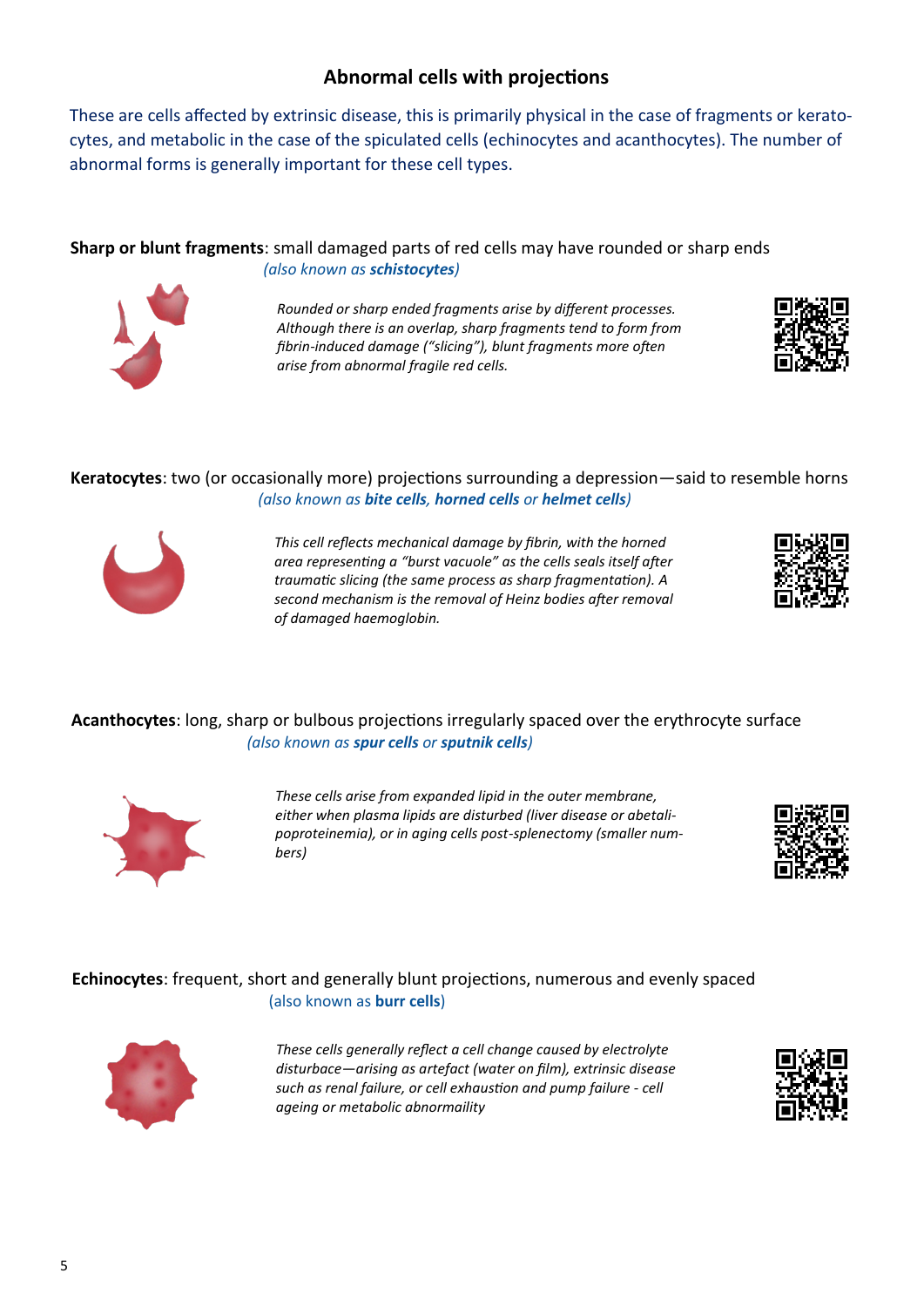## **Red cells with intracellular inclusions**

Inclusion bodies within red cells are easily overlooked and may require a specific search to notice them, causes can vary considerably, but identifying their presence can help explain findings (particularly hyposplenic states) that may otherwise be difficult to explain, or may lead to a precise diagnosis.

**Howell Jolly bodies** purple, single, rounded retained nuclear fragments, offset but not peripheral



*Following extrusion of the nucleus, any remaining fragments are removed by the spleen so are rare in normal circulation, they are increased in the absence of a spleen, or in hyposplenic conditions (that include pregnancy). Generally placed "off centre" but not peripheral.*



## **Basophilic stippling** multiple blue inclusions fairly evenly distributed in erythrocyte cytoplasm.



*Stressed haematopoiesis results in precipitated organelles (predominantly ribosomes) within the erythrocyte. Common in a range of conditions including neoplastic, reactive, congenital or toxic states. The stippling may be fine or coarse.*



## **Pappenheimer bodies** grey/blue (usually) peripheral inclusions that are rounded or sharp



*Like basophilic stippling these represent retained organelles – in this case mitochondria are the predominant component so can be confirmed using iron-stains. Generally represent conditions with hyposplenism or iron overload.*